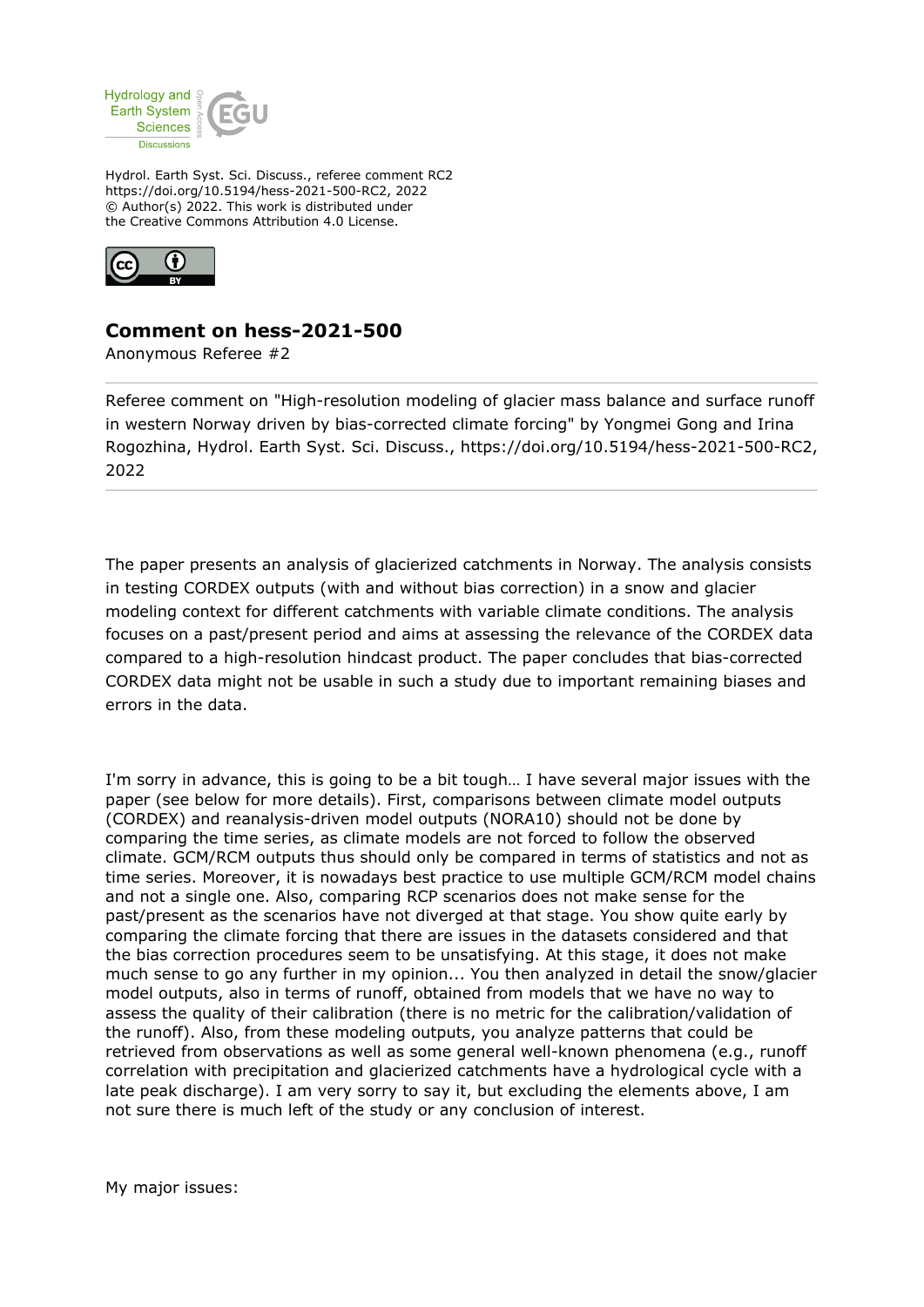- Comparison of climate scenarios and observations: It is not clear how you compare the climate forcing with observations in 3.1, but it sounds like you're calculating the RMSE on the time series. However, this cannot be done as there is no correspondence between the dates: the climate projections are disconnected from the actual weather system evolution, and they cannot be compared in terms of time series even on the control period. Only overall statistics can be compared between the two. It is also the case for Fig. 8, where time series are plotted for CORDEX (climate projections) and NORA10 (reanalysis-driven).
- Comparison of RCP scenarios: It does not make much sense to compare RCP scenarios for the present, as the scenarios did not diverge for the past/present. They only diverge in the future. Thus, all analyses of the role of the RCP scenario (l.247-249, l.264-265, l.271-273, l.350, l.375-376, …) do not make sense.
- You used only one GCM-RCM chain. However, it is nowadays recognized as a best practice to not use a single model chain but to account for the uncertainty of the climate models by using several climate forcing chains. You state in 4.2 that "the first and foremost concern lies in the choice of future climate forcing from GCMs and RCMs". Well, you shouldn't pick only one in the first place… Using different bias correction methods is a good idea to account for the uncertainties related to the downscaling/correction, but it does not replace the consideration of the uncertainties from the climate modeling chain.
- You show that the bias-corrected CORDEX outputs still have a high bias. Thus, it seems that the bias correction was not optimal. It is not clear if you did the bias correction yourself or if you used an already bias-corrected product. The analysis of the climate forcing is then enough to identify that the data cannot be used directly in a climate impact study. There is no need to go all the way through the snow/glacier/hydro models. Maybe these errors you identified in the bias-corrected CORDEX can be related to how you computed the comparison, such as by directly comparing the time series (see above)
- You analyze spatial and temporal patterns from the model outputs, while this can (and should) be first retrieved from the data. Also, even when you used the benchmark model (reanalysis-based), you never compare the runoff outputs to observations. We have no way to assess what your model outputs are worth. The model results of the runoff are the basis of several analyses. However, there is no metric regarding the calibration/validation with reference to observed discharge (e.g., NSE, bias, …). Thus, we cannot know if these analyses rely on plausible results.
- I'm not so keen on the correlation analysis (4.1) based on the model outputs, with no comparison with observations. We retrieve the model behavior more than the natural system behavior. You infer several conclusions based on the model outputs, while we have no clue what they are worth.

Other elements:

- You state that "the ability of high-resolution modeling to accurately project glacialhydrological changes into the future is hampered by keeping the glacier geometries fixed in time" (l. 453). You also suggest in your last sentence to consider "the evolution of the glacier geometries and extents". There is a whole bunch of literature on that topic. Approaches to account for a change in the glacier geometry exist.
- The unit used for the runoff is Gt/km2, which is quite uncommon in hydrology. A unit of